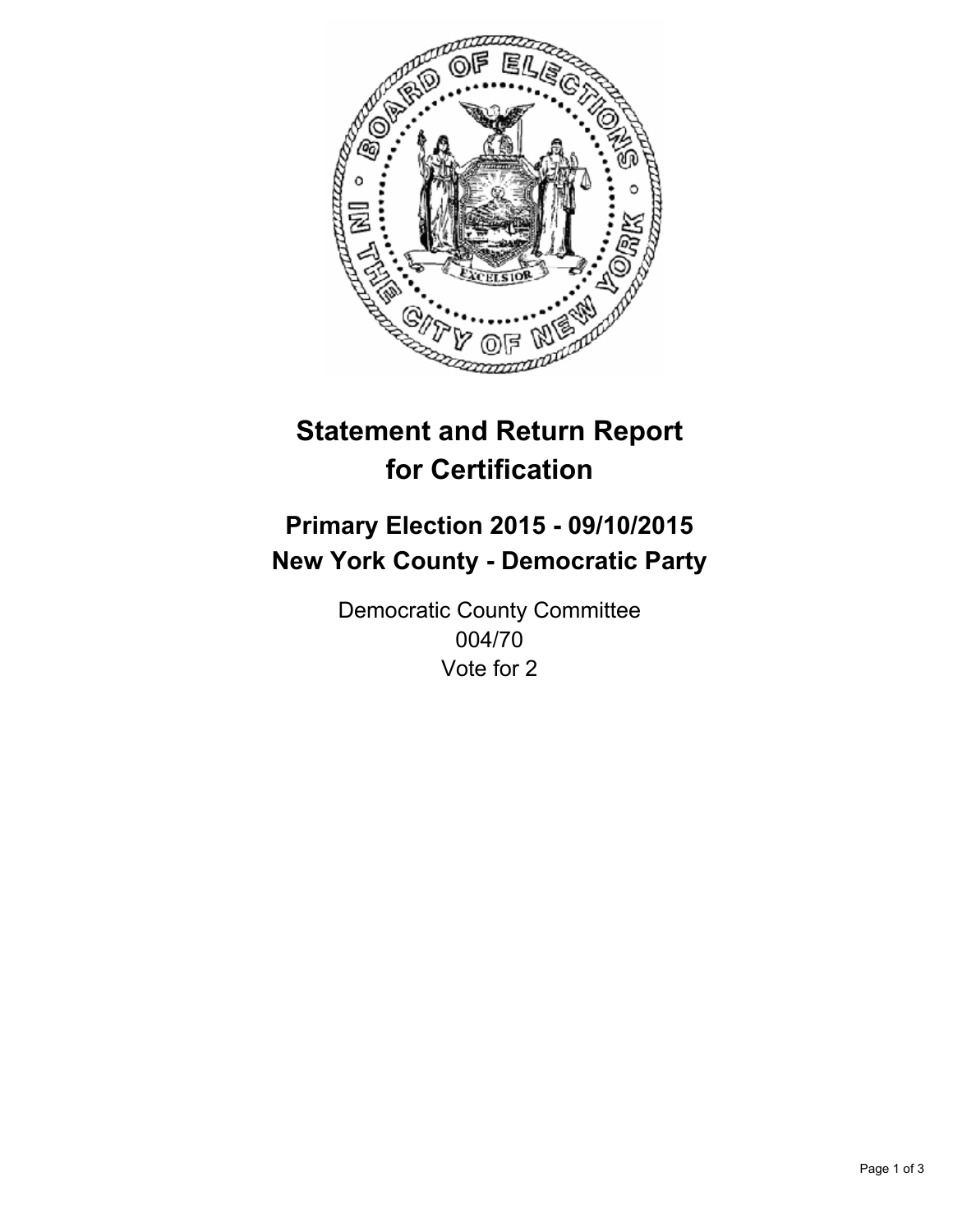

#### **Assembly District 70**

| <b>PUBLIC COUNTER</b>                                    | 76 |
|----------------------------------------------------------|----|
| ABSENTEE/MILITARY                                        | 4  |
| AFFIDAVIT                                                | 0  |
| <b>Total Ballots</b>                                     | 80 |
| Less - Inapplicable Federal/Special Presidential Ballots | 0  |
| <b>Total Applicable Ballots</b>                          | 80 |
| <b>SANDRA KILLETT</b>                                    | 14 |
| <b>CINQUE BRATHWAITE</b>                                 | 26 |
| <b>LEROY WHETHERS</b>                                    | 22 |
| DARRYL MINOR                                             | 8  |
| <b>DOLORES EATON</b>                                     | 9  |
| CHARLES POWELL (WRITE-IN)                                | 1  |
| JENNFER JONES (WRITE-IN)                                 | 1  |
| <b>Total Votes</b>                                       | 81 |
| Unrecorded                                               | 79 |